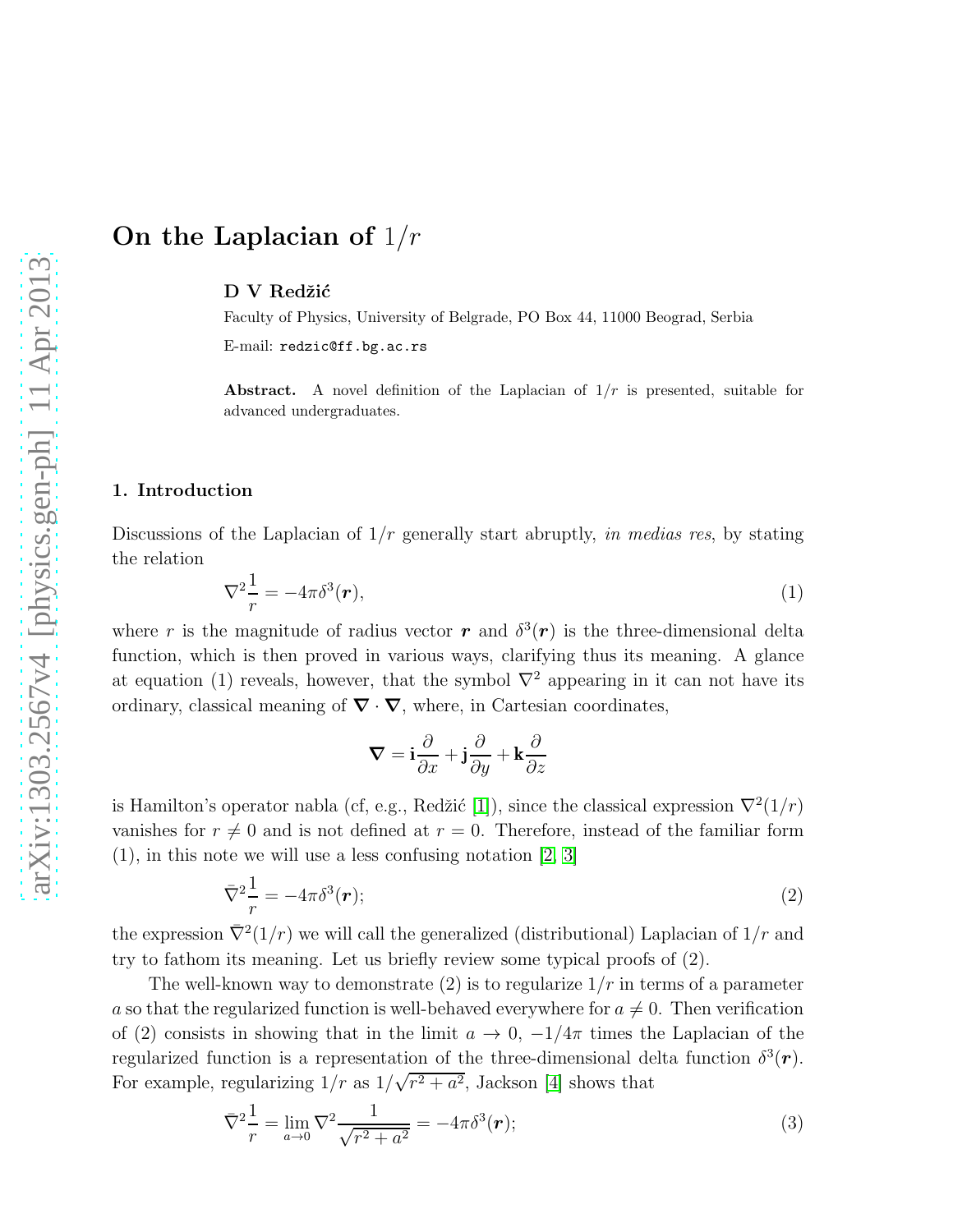the limit here is the weak limit (cf, e.g., [\[5\]](#page-7-1)). A more sophisticated method of proving (2) would be to derive first the generalized second-order partial derivatives of  $1/r$  with respect to Cartesian coordinates [\[3,](#page-6-2) [6\]](#page-7-2).[†](#page-1-0)

A generalization of (2)

$$
\overline{\nabla}^2 \frac{1}{|\boldsymbol{r} - \boldsymbol{r}'|} = -4\pi \delta^3(\boldsymbol{r} - \boldsymbol{r}'),\tag{4}
$$

obtained simply by a different choice of the origin, can be demonstrated either via the regularization procedure[‡](#page-1-1) or by employing a well-known electrostatic argument. Namely, it can be shown that the 'potential'

$$
\int \varrho(\boldsymbol{r}') \frac{1}{|\boldsymbol{r} - \boldsymbol{r}'|} \mathrm{d}^3 r',\tag{5}
$$

where the 'density'  $\varrho(\mathbf{r}')$  plays the role of a well-behaved 'test' function, satisfies Poisson's equation

$$
\nabla^2 \int \varrho(\boldsymbol{r}') \frac{1}{|\boldsymbol{r} - \boldsymbol{r}'|} d^3 r' = \boldsymbol{\nabla} \cdot \int \varrho(\boldsymbol{r}') \boldsymbol{\nabla} \frac{1}{|\boldsymbol{r} - \boldsymbol{r}'|} d^3 r' = -4\pi \varrho(\boldsymbol{r}),
$$
(6)

by making use of the divergence theorem and Gauss's theorem from electrostatics [\[8,](#page-7-3) [9\]](#page-7-4). Since the right-hand side of equation (6) can be written as

$$
-4\pi \int \varrho(\boldsymbol{r}') \delta^3(\boldsymbol{r}-\boldsymbol{r}') d^3 r', \tag{7}
$$

it follows that the operator  $\nabla^2$  can enter an integral of the form (5) under proviso that 'during entrance' it converts into the generalized operator  $\bar{\nabla}^2$  whose action on the function  $1/|\mathbf{r} - \mathbf{r}'|$  is defined by equation (4).

On the other hand, the representation formula for a well-behaved scalar function of position Φ

$$
\Phi(\mathbf{r}) = -\frac{1}{4\pi} \int_{V} \frac{\nabla^{\prime 2} \Phi(\mathbf{r}')}{\mathcal{R}} d^3 r' + \frac{1}{4\pi} \oint_{S} \left[ \frac{1}{\mathcal{R}} \frac{\partial \Phi}{\partial n'} - \Phi \frac{\partial}{\partial n'} \left( \frac{1}{\mathcal{R}} \right) \right] dS', \qquad (8)
$$

<span id="page-1-0"></span>† A typical informal derivation of (2) (cf, e.g., [\[7\]](#page-7-5)) starts from relation

$$
\int \nabla^2 \frac{1}{r} d^3 r = \int \nabla \cdot \left(-\frac{r}{r^3}\right) d^3 r,
$$

which, using the divergence theorem, equals  $-4\pi = -4\pi \int \delta^3(\mathbf{r}) d^3 r$ . However, the use of the divergence theorem is not legitimate here, since the function  $-r/r^3$  is singular at  $r = 0$ , and the result

$$
\int \nabla^2 \frac{1}{r} d^3 r = -4\pi,
$$

is incorrect since the left-hand side of the last equation equals zero.

<span id="page-1-1"></span>‡ Jackson [\[4\]](#page-7-0), in fact, shows the validity of a generalization of (3)

$$
\overline{\nabla}^2 \frac{1}{|\mathbf{r} - \mathbf{r}'|} = \lim_{a \to 0} \nabla^2 \frac{1}{\sqrt{(\mathbf{r} - \mathbf{r}')^2 + a^2}} = -4\pi \delta^3 (\mathbf{r} - \mathbf{r}').
$$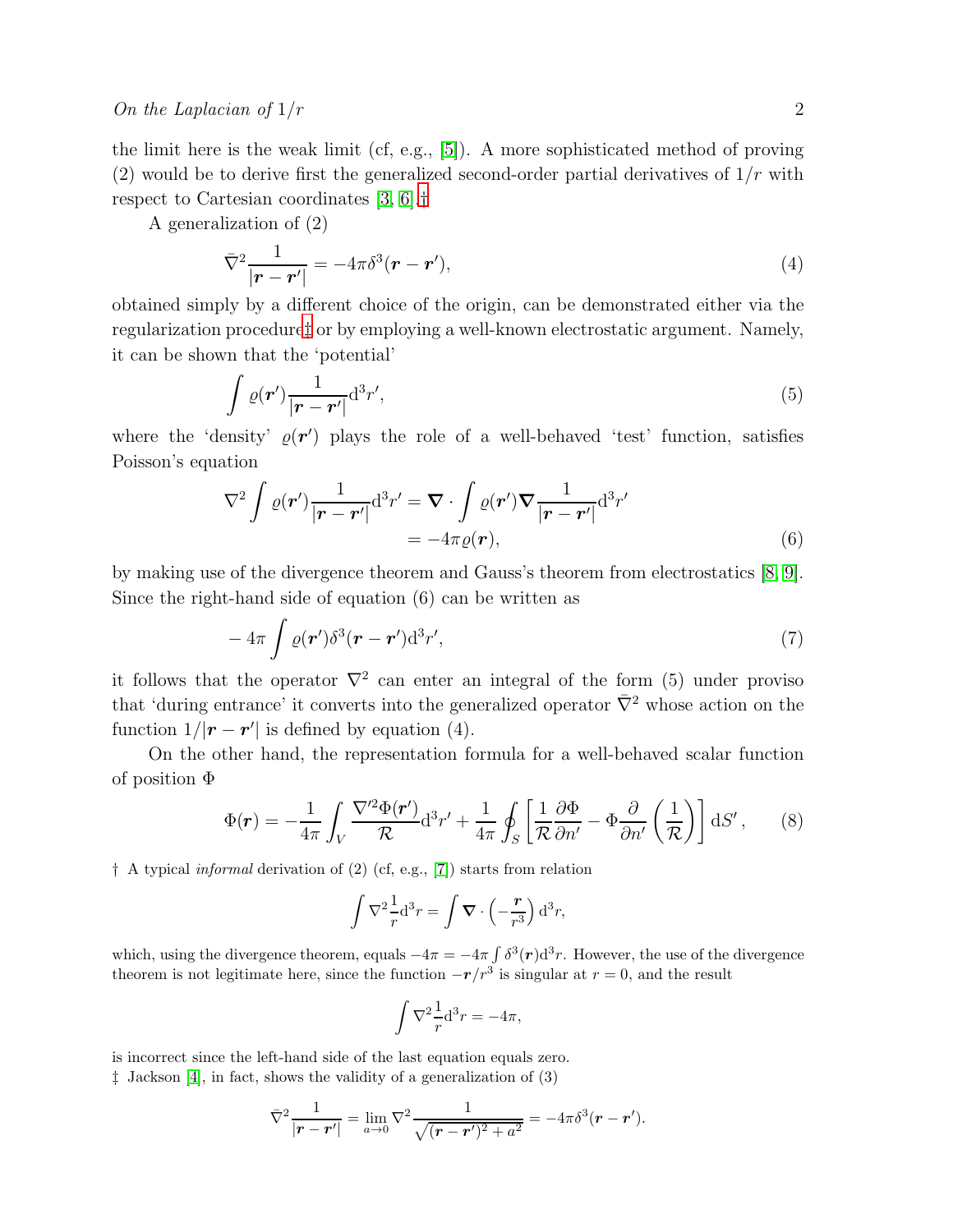$$
\int_{V-V_{\varepsilon}} \left( \frac{1}{\mathcal{R}} \nabla'^2 \Phi(\mathbf{r}') - \Phi(\mathbf{r}') \nabla'^2 \frac{1}{\mathcal{R}} \right) d^3 r' = \left( \oint_S + \oint_{S_{\varepsilon}} \right) \left[ \frac{1}{\mathcal{R}} \frac{\partial \Phi}{\partial n'} - \Phi \frac{\partial}{\partial n'} \left( \frac{1}{\mathcal{R}} \right) \right] dS', \quad (9)
$$

where the volume  $V - V_{\varepsilon}$  is obtained by excluding a small ball of radius  $\varepsilon$  and centre at  $r' = r$  from the volume V, and  $S_{\varepsilon}$  is the surface of the ball, taking the limit  $\varepsilon \to 0$ (cf, e.g. [\[10\]](#page-7-6)). In this way, the singularity of the function  $1/R$  at  $r' = r$  is managed with, making possible the use of Green's second identity. As is well known, this classical procedure provides grounds for replacing the term  $\nabla^2(1/\mathcal{R})$  in (9) by its generalized counterpart  $\bar{\nabla}'^2(1/\mathcal{R})$  defined by (4), extending of course at the same time the restricted (singularity-free) volume of integration  $V - V_{\varepsilon}$  to the whole region V and removing the integral over the surface  $S_{\varepsilon}$ . Thus, employing of the generalized Laplacian of the function  $1/|\mathbf{r} - \mathbf{r}'|$  instead of the classical one in regions that contain the singular point  $r' = r$ , replaces lengthy procedures based on classical analysis, providing a shortcut to the correct final results.

In this note, an alternative definition of the generalized Laplacian of  $1/r$  will be presented. Taking into account the ubiquity and importance of this somewhat tricky concept, the alternative derivation of relation (2) could perhaps be of some pedagogical interest.

#### 2. Integral versus differential definitions of classical operators

A perusal of the literature reveals that a common feature of discussions of the Laplacian of  $1/r$  is that, right from the outset, the Laplacian is identified with  $\nabla^2 \equiv \nabla \cdot \nabla$ . That is, in the primary definition of the Laplacian of a scalar field, which is the divergence of the gradient of the field, both the divergence and gradient operators are understood according to their differential definitions,  $\nabla$  and  $\nabla$ , respectively, in accord with common practice of defining familiar operators in vector analysis by differential operations (cf, e.g.,  $[1, 11]$  $[1, 11]$ ). However, as is well known, there exists also an alternative way of defining the classical operators by means of integral operations (cf, e.g., [\[8,](#page-7-3) [12,](#page-7-8) [13\]](#page-7-9)). While the integral and differential definitions are equivalent in the case of differentiable fields, the former definition provides physical insight and computational convenience, and thus should be preferred, as Sommerfeld suggested [\[12\]](#page-7-8). Moreover, it appears that the integral definitions of classical operators are more to the point than

<span id="page-2-0"></span>§ To put it rigorously, in this case relation

$$
\lim_{\varepsilon \to 0} \left\{ \int_{V-V_{\varepsilon}} \Phi(\mathbf{r}') \nabla'^2 \frac{1}{\mathcal{R}} \mathrm{d}^3 r' + \oint_{S_{\varepsilon}} \left[ \frac{1}{\mathcal{R}} \frac{\partial \Phi}{\partial n'} - \Phi \frac{\partial}{\partial n'} \left( \frac{1}{\mathcal{R}} \right) \right] \mathrm{d}S' \right\} = -4\pi \Phi(\mathbf{r})
$$

serves as a definition of  $\bar{\nabla}^2(1/\mathcal{R})$  (cf, e.g., [\[5\]](#page-7-1)), since

$$
-4\pi\Phi(\mathbf{r})=-4\pi\int\Phi(\mathbf{r}')\delta^3(\mathbf{r}'-\mathbf{r})d^3r'.
$$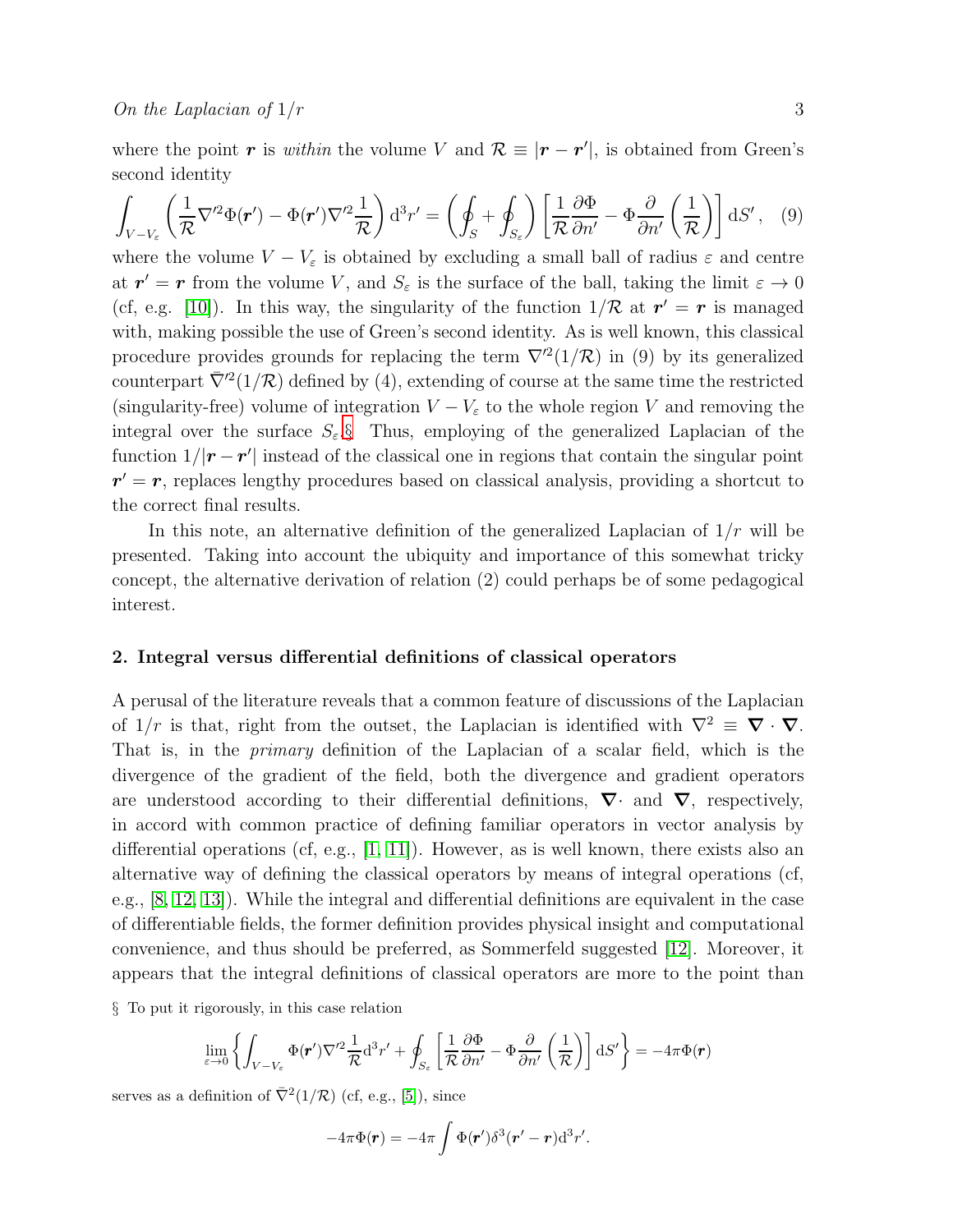the differential ones when applied to a singular point of the field. Let us examine the last point in some detail.

As a simple illustration, consider the Laplacian of  $1/r$  at the singular point  $r = 0$ . Using the differential definitions,  $\nabla^2(1/r)$  is not defined at  $r = 0$ . On the other hand, using the integral definition of the divergence of a vector field  $\boldsymbol{A}$  at a point P,

$$
\operatorname{div} \mathbf{A} = \lim_{\tau \to 0} \frac{1}{\tau} \oint \mathbf{A} \cdot \mathrm{d} \mathbf{S},\tag{10}
$$

where the flux of **A** is through a closed surface surrounding P and  $\tau$  is the enclosed volume, and setting  $\mathbf{A} = \text{grad}(1/r) = -\mathbf{r}/r^3$ , we obtain that

$$
\operatorname{div}\operatorname{grad}(1/r) = -4\pi\infty = -\infty,\tag{11}
$$

at  $r = 0$ . Since infinite value of a function at a point is not permitted in classical analysis, the two definitions seem to be in a dead heat. However, this is not so, as the following argument will show.

Calculate the average value of the Laplacian of  $1/r$  over the volume of a ball of radius  $\varepsilon$  and centre at  $r = 0$ . Using the differential definition of the Laplacian we obtain

$$
\langle \nabla^2 (1/r) \rangle = \frac{1}{(4/3)\pi \varepsilon^3} \int_{V_{\varepsilon}} \nabla^2 (1/r) \mathrm{d}^3 r = 0,\tag{12}
$$

where  $\langle ... \rangle$  stands for the average value, and  $V_{\varepsilon}$  is the volume of the ball. Once again, the same result is obtained using the integral definition of the Laplacian,

$$
\langle \operatorname{div}\operatorname{grad}(1/r) \rangle = \frac{1}{(4/3)\pi\varepsilon^3} \int_{V_{\varepsilon}} \operatorname{div}(-\boldsymbol{r}/r^3) d^3r = 0,\tag{13}
$$

since according to both definitions the Laplacian of  $1/r$  vanishes for  $r \neq 0$ , and the value of integral is not affected by a countable number of singular points of the integrand.

Inspection of equation (10) reveals, however, that a reasonable physical definition of the *volume average* of the divergence of a vector field  $\boldsymbol{A}$  over a volume  $\tau$  would be

$$
\langle \text{div} \mathbf{A} \rangle = \frac{1}{\tau} \oint_{S_{\tau}} \mathbf{A} \cdot \text{d} \mathbf{S},\tag{14}
$$

where  $S_{\tau}$  is the surface of the volume  $\tau$ , rather than the standard definition

$$
\langle \text{div} \mathbf{A} \rangle = \frac{1}{\tau} \int_{\tau} \text{div} \mathbf{A} \text{d}^3 r. \tag{15}
$$

Namely, while both definitions yield the same result when the field  $\boldsymbol{A}$  is differentiable over the volume  $\tau$ , they give different results when **A** is singular at a point inside  $\tau$ . For example, if **E** is the electrostatic field of a point charge q located at the origin, and  $\tau$  is a volume containing the origin,  $\langle \text{div} \mathbf{E} \rangle$  would be equal to  $q/\tau \epsilon_0$  according to definition (14). On the other hand, according to definition (15),  $\langle \text{div} \mathbf{E} \rangle$  would be equal to zero, since div **E** is zero for  $r \neq 0$  and, classically, is not defined at  $r = 0$ . Keeping in mind that the divergence of a vector field is a measure of the strength of a source or sink of field lines, it is clear that the standard definition (15) would yield the absurd result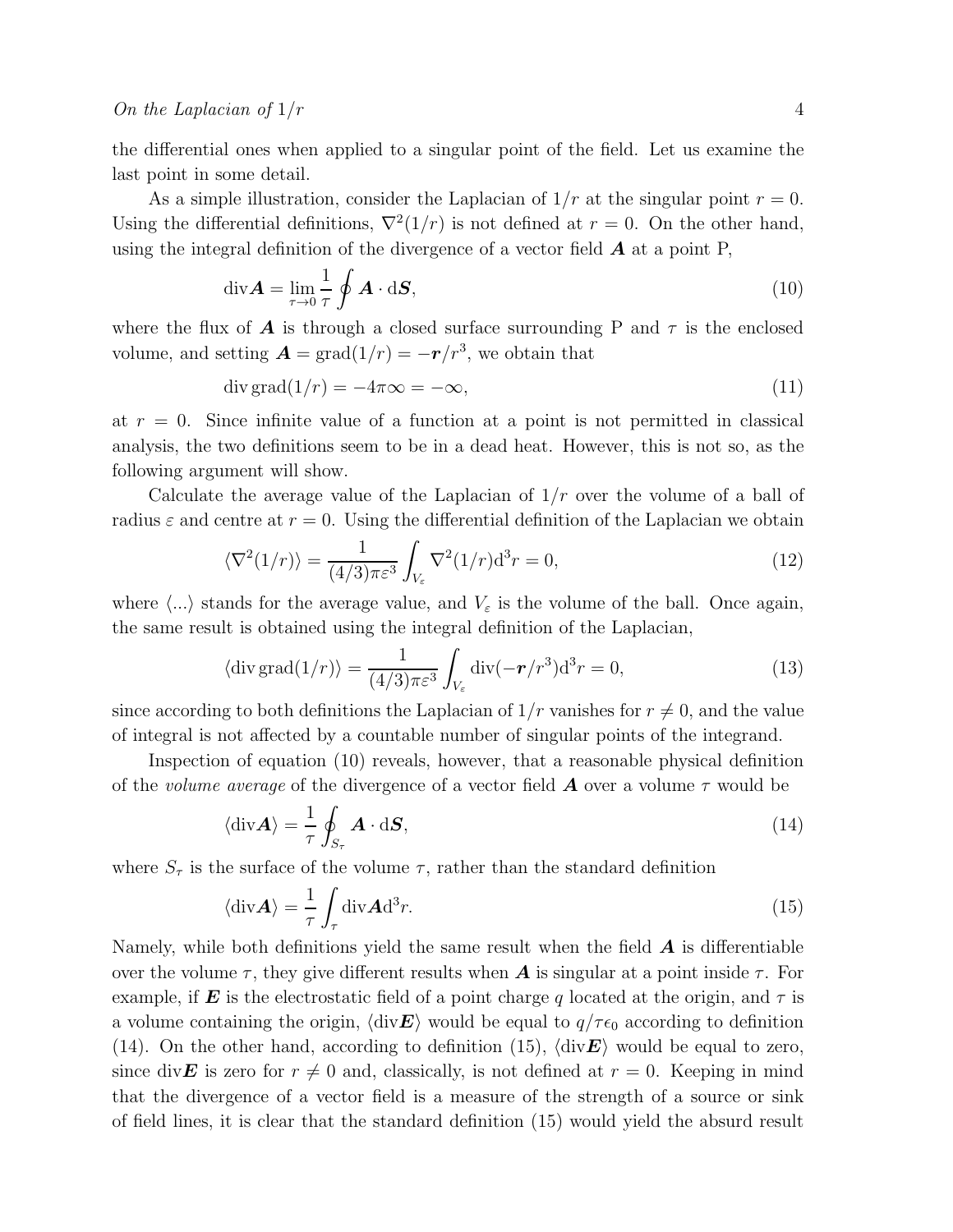that the average strength of a point source over a volume containing the source is zero. Thus, the integral definition (14) of the average divergence not only implies the integral definition (10) of the divergence at a point, but also is adequate for regions that contain singularities (point sources or sinks) of field lines.

## 3. A novel definition of the Laplacian of  $1/r$

The above analysis provides the opportunity of introducing an alternative definition of the generalized Laplacian of  $1/r$ .

As a first step, define the  $\varepsilon$ -Laplacian of  $1/r$ ,  $L_{\varepsilon}(1/r)$ , in terms of a parameter  $\varepsilon$  as

$$
\mathcal{L}_{\varepsilon} \frac{1}{r} \equiv \text{div}_{\varepsilon} \text{grad}_{r} \frac{1}{r} \equiv \begin{cases} [\oint_{r=\varepsilon} (-r/r^3) \cdot d\mathbf{S}] / (4/3)\pi \varepsilon^3, & \text{if } r < \varepsilon \\ \text{div } \text{grad}(1/r) = 0, & \text{if } r > \varepsilon. \end{cases} (16)
$$

Thus, for  $r < \varepsilon$ ,  $L_{\varepsilon}(1/r)$  is the average divergence (as defined by the integral definition (14)) of the gradient of  $1/r$  over the volume of a ball of radius  $\varepsilon$  and centre at  $r = 0$ ; for  $r > \varepsilon$ ,  $L_{\varepsilon}(1/r)$  is the classical Laplacian of  $1/r$ . Definition (16) implies that

$$
L_{\varepsilon} \frac{1}{r} = -\frac{3}{\varepsilon^3} \Theta(\varepsilon - r) \tag{17}
$$

where  $\Theta(x)$  is the Heaviside step function,

$$
\Theta(x) = \begin{cases} 0, & \text{if } x \le 0 \\ 1, & \text{if } x > 0. \end{cases}
$$
 (18)

When  $\varepsilon \to 0$ , from equation (17) we obtain

$$
\lim_{\varepsilon \to 0} \mathcal{L}_{\varepsilon} \frac{1}{r} = \begin{cases} -\infty, & \text{if } r = 0\\ 0, & \text{if } r \neq 0. \end{cases}
$$
 (19)

On the other hand, integrating the product of  $L_{\varepsilon}(1/r)$  and a well-behaved 'test' function  $f(\boldsymbol{r}),$ 

$$
\int \left[ L_{\varepsilon} \frac{1}{r} \right] f(\boldsymbol{r}) d^3 r = - \int_{r \leq \varepsilon} \frac{3}{\varepsilon^3} f(\boldsymbol{r}) d^3 r,\tag{20}
$$

<span id="page-4-0"></span>k Note that for a given field, a source of field lines and a source of the field need not necessarily coincide. For example, the electric field lines of a point charge which is forever in uniform motion emanate from the present position of the charge, whereas the source of the field is the charge at the retarded positions  $(cf, e.g. [11, 14]).$  $(cf, e.g. [11, 14]).$  $(cf, e.g. [11, 14]).$  $(cf, e.g. [11, 14]).$ 

<span id="page-4-1"></span> $\P$  Recall that a valid definition, *inter alia*, should be adequate ('*definitio sit adequata*'). Recall also that there are other cases when the average value of a physical quantity can not be defined via an integral of the classical local values of the quantity. For example, the average velocity of a particle, is primarily given by  $\langle v \rangle = \Delta r / \Delta t$ , where  $\Delta r$  is a displacement of the particle during a time interval  $\Delta t$ , and not by  $\langle v \rangle = (1/\triangle t) \int_0^{\triangle t} v(t) dt$ . (The two definitions are equivalent only if r is a differentiable function of t.) Similarly, the average charge density over a volume  $\Delta V$  is primarily  $\langle \varrho \rangle = \Delta Q/\Delta V$ , where  $\Delta Q$  is a charge inside  $\Delta V$ , and not  $\langle \varrho \rangle = (1/\Delta V) \int_{\Delta V} \varrho(\mathbf{r}) d^3 r$ , if  $\varrho(\mathbf{r})$  is the *classical* local charge density. Of course, if  $v(t)$  and  $\varrho(r)$  are described by generalized functions (distributions), such as the Dirac delta function (which is the case when  $v(t)$  changes abruptly during  $\Delta t$ , or there are point charges inside the volume  $\Delta V$ ), no discrepancy arises between the two kinds of definitions.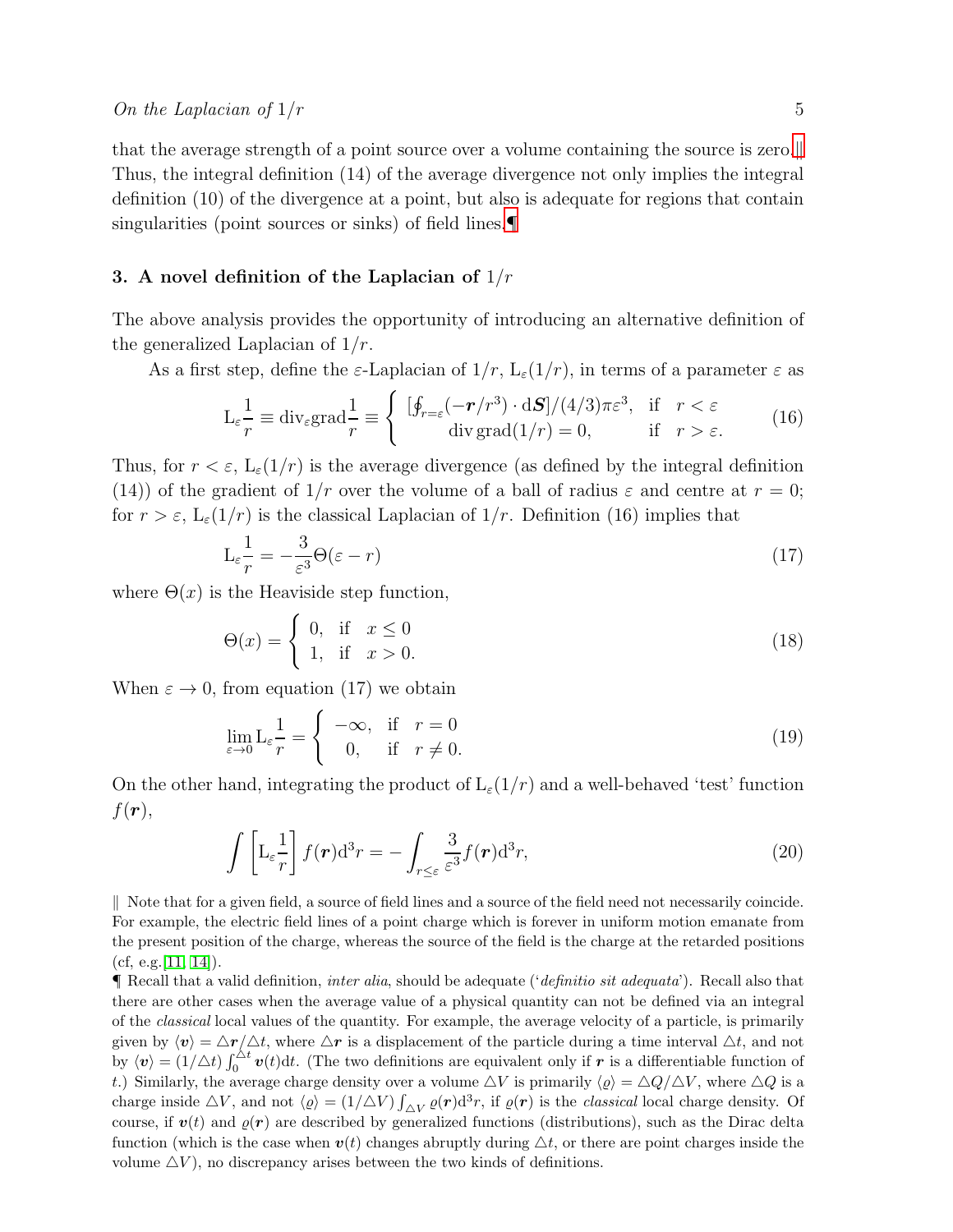using expansion of  $f(\mathbf{r})$  in a Taylor series around  $\mathbf{r} = 0$ , and taking the limit  $\varepsilon \to 0$ yields

$$
\lim_{\varepsilon \to 0} \int \left[ L_{\varepsilon} \frac{1}{r} \right] f(r) d^3 r = - \lim_{\varepsilon \to 0} \int_0^{\varepsilon} \frac{3}{\varepsilon^3} \left[ f(0) + \frac{r^2}{6} \nabla^2 f + \dots \right] 4\pi r^2 dr
$$
\n
$$
= -4\pi f(0). \tag{21}
$$

As is well known, result (21) can be expressed as

$$
\bar{L}\frac{1}{r} = \min_{\varepsilon \to 0} L_{\varepsilon} \frac{1}{r} = -4\pi \delta^3(\mathbf{r});\tag{22}
$$

where a more suitable notation  $\overline{L}$  for the generalized Laplacian is now used instead of  $\bar{\nabla}^2$  and wlim stands for the weak limit (cf, e.g., [\[3,](#page-6-2) [5\]](#page-7-1)).<sup>[+](#page-5-0)</sup> Equation (22) is tantamount to equation (3), providing another definition of the generalized Laplacian of  $1/r.*$ 

Discuss now briefly a closely related problem of defining analogously the generalized charge density for a *point charge q* located at the origin. Obviously, the corresponding  $\varepsilon$ -charge density should be defined as

$$
\varrho_{\varepsilon}(\boldsymbol{r}) = \begin{cases} q/(4/3)\pi\varepsilon^3, & \text{if } r < \varepsilon \\ \varrho(\boldsymbol{r}) = 0, & \text{if } r > \varepsilon, \end{cases}
$$
(23)

which can be recast into

$$
\varrho_{\varepsilon}(r) = \frac{3q}{4\pi\varepsilon^3} \Theta(\varepsilon - r). \tag{24}
$$

Passing details, we give the final result

$$
\bar{\varrho}(\boldsymbol{r}) = \min_{\varepsilon \to 0} \varrho_{\varepsilon}(\boldsymbol{r}) = q\delta^3(\boldsymbol{r}). \tag{25}
$$

where  $\bar{\varrho}(\mathbf{r})$  is the generalized charge density. Note that  $\lim_{\varepsilon \to 0} \int \varrho_{\varepsilon}(\mathbf{r}) d^3 r = q$ , whereas  $\int [\lim_{\varepsilon \to 0} \varrho_{\varepsilon}(r)] \mathrm{d}^{3} r = 0$ . Thus, the volume charge density of a point charge q located at  $r = 0$  is naturally described by  $\varrho_{\varepsilon}(\mathbf{r})$  and its weak limit  $\bar{\varrho}(\mathbf{r})$ , in perfect analogy with the volume flux density of the flux of grad $(1/r)$ , which is naturally described by  $L_{\varepsilon}(1/r)$ and its weak limit  $\bar{L}(1/r)$ .

<span id="page-5-0"></span><sup>+</sup> As was pointed out in Section 2, the standard practice of using automatically  $\nabla^2$  for the classical Laplacian may be misleading.

<span id="page-5-1"></span>∗ Recall that the 2D analogue of equation (4) reads

$$
\bar{\nabla}^2 \ln |s - s'| = 2\pi \delta^2 (s - s'),
$$

where s and s' are 2D radius vectors and  $\delta^2(s - s')$  is the 2D delta function [\[4,](#page-7-0) [8,](#page-7-3) [15\]](#page-7-11), which setting  $s' = 0$  yields

$$
\bar{\nabla}^2 \ln s = 2\pi \delta^2(\boldsymbol{s}),
$$

which is the 2D analogue of equation (3). To prove the last relation, instead of regularizing  $\ln s$  in terms of a parameter a as  $\ln \sqrt{s^2 + a^2}$ , the alternative 2D definition of the generalized Laplacian of ln s,

$$
\bar{\mathcal{L}}\ln s = 2\pi \delta^2(\boldsymbol{s}),
$$

can be introduced, following a 2D procedure analogous to the 3D procedure described above.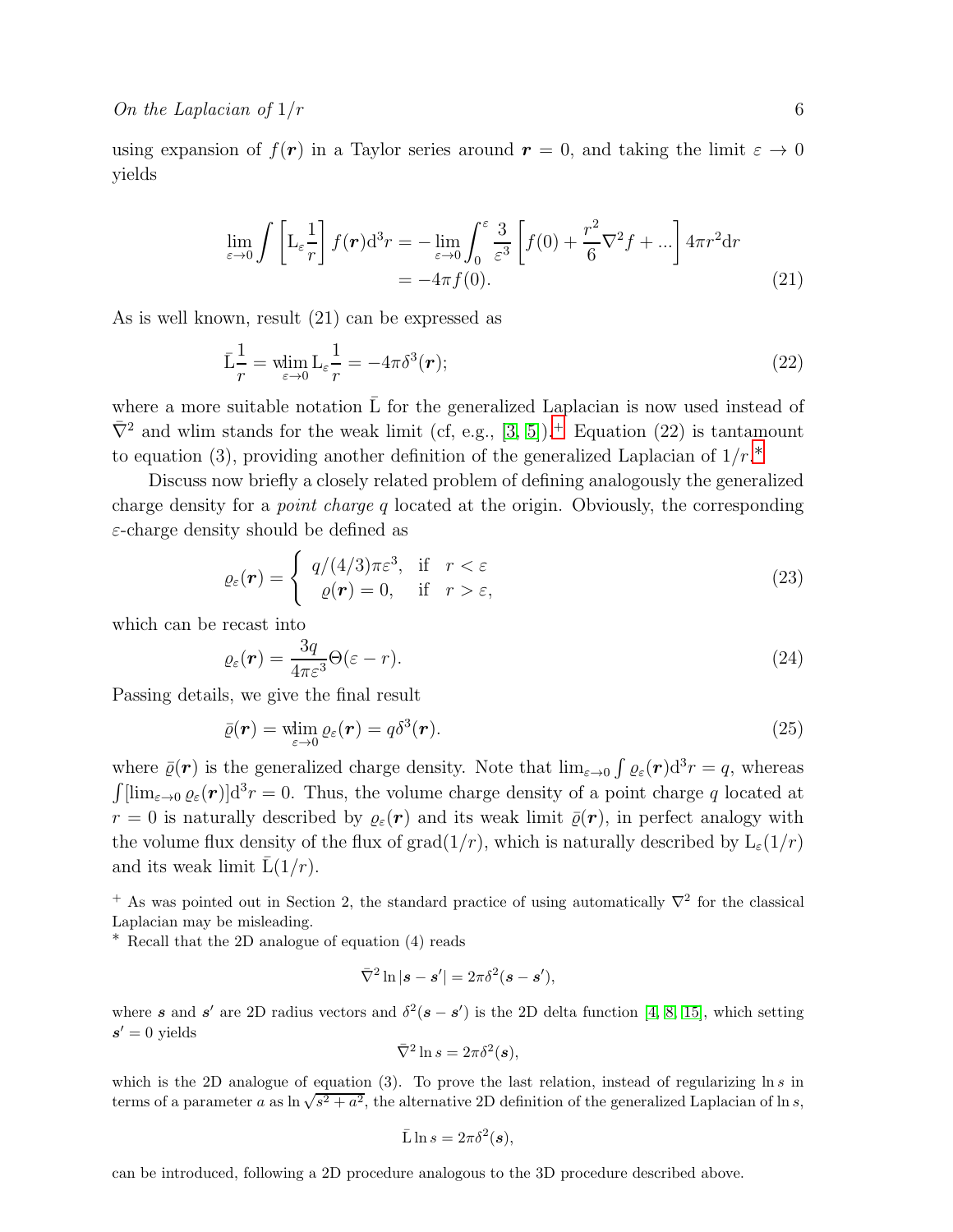#### On the Laplacian of  $1/r$  7

In the same way we can define the generalized divergence of the electric field  $E(r, t)$ of a point charge q that is moving on a specific trajectory  $r_q(t)$ . Starting from the corresponding  $\varepsilon$ -divergence

$$
\operatorname{div}_{\varepsilon} \boldsymbol{E}(\boldsymbol{r}, t) \equiv \begin{cases} [\oint_{\xi=\varepsilon} \boldsymbol{E} \cdot d\boldsymbol{S}]/(4/3)\pi \varepsilon^3, & \text{if } \xi < \varepsilon \\ \operatorname{div} \boldsymbol{E} = 0, & \text{if } \xi > \varepsilon, \end{cases}
$$
(26)

where  $\xi = |\mathbf{r} - \mathbf{r}_q(t)|$ , using Gauss's law in its integral form,  $\oint_{\xi=\varepsilon} \mathbf{E} \cdot d\mathbf{S} = q/\epsilon_0$ , we obtain that  $\mathbf{E}(\mathbf{r},t)$  must satisfy equation

$$
\overline{\text{div}}\boldsymbol{E}(\boldsymbol{r},t) = \frac{q\delta(\boldsymbol{r} - \boldsymbol{r}_q(t))}{\epsilon_0} = \frac{\overline{\varrho}(\boldsymbol{r},t)}{\epsilon_0} \tag{27}
$$

where

$$
\overline{\text{div}}\boldsymbol{E}(\boldsymbol{r},t) = \underset{\varepsilon \to 0}{\text{min}} \operatorname{div}_{\varepsilon} \boldsymbol{E}(\boldsymbol{r},t)
$$
\n(28)

is the generalized divergence of  $E(r, t)$ . This is consistent with a general sine qua non that when the sources of a field are idealized as point, line or surface distributions of charge and/or current, described by generalized functions, generalized operators must be employed in the field or potential equations instead of the classical ones.‡

#### 4. Conclusions

We presented a novel definition of the generalized Laplacian of  $1/r$ , avoiding regularization of  $1/r$  [\[3,](#page-6-2) [4\]](#page-7-0), 'electrostatic' procedure [\[8,](#page-7-3) [9\]](#page-7-4), or Green's second identity [\[5\]](#page-7-1). The definition is constructed employing the integral definition of the divergence instead of the differential one; thus, the usual notation  $\bar{\nabla}^2$  is replaced by a less suggestive one L. It is shown that the Laplacian of  $1/r$  can be naturally construed as the volume flux density of the flux of  $\text{grad}(1/r)$ , in the same way as the volume charge density of a point charge located at the origin, introducing a reasonable generalized density. We believe that our analysis provides a simple and insightful alternative to the earlier discussions of the concept, clarifying thus its meaning.

#### Acknowledgments

I thank Vladimir Hnizdo for illuminating correspondence and Dušan Georgijević for helpful comments on an earlier draft.

#### <span id="page-6-0"></span>References

- <span id="page-6-1"></span>[1] Redžić D V 2001 The operator  $\nabla$  in orthogonal curvilinear coordinates Eur. J. Phys. 22 595–9
- [2] Estrada R and Kanwal R P 1995 The appearance of nonclassical terms in the analysis of pointsource fields Am. J. Phys. 63 278–78
- <span id="page-6-2"></span>[3] Hnizdo V 2011 Generalized second-order partial derivatives of  $1/r$  Eur. J. Phys. 32 287-97

<span id="page-6-3"></span>♯ An instructive illustration of the possible pitfalls of using the delta function in the context of solving a classical 2D electrodynamic problem is presented in [\[16\]](#page-7-12).